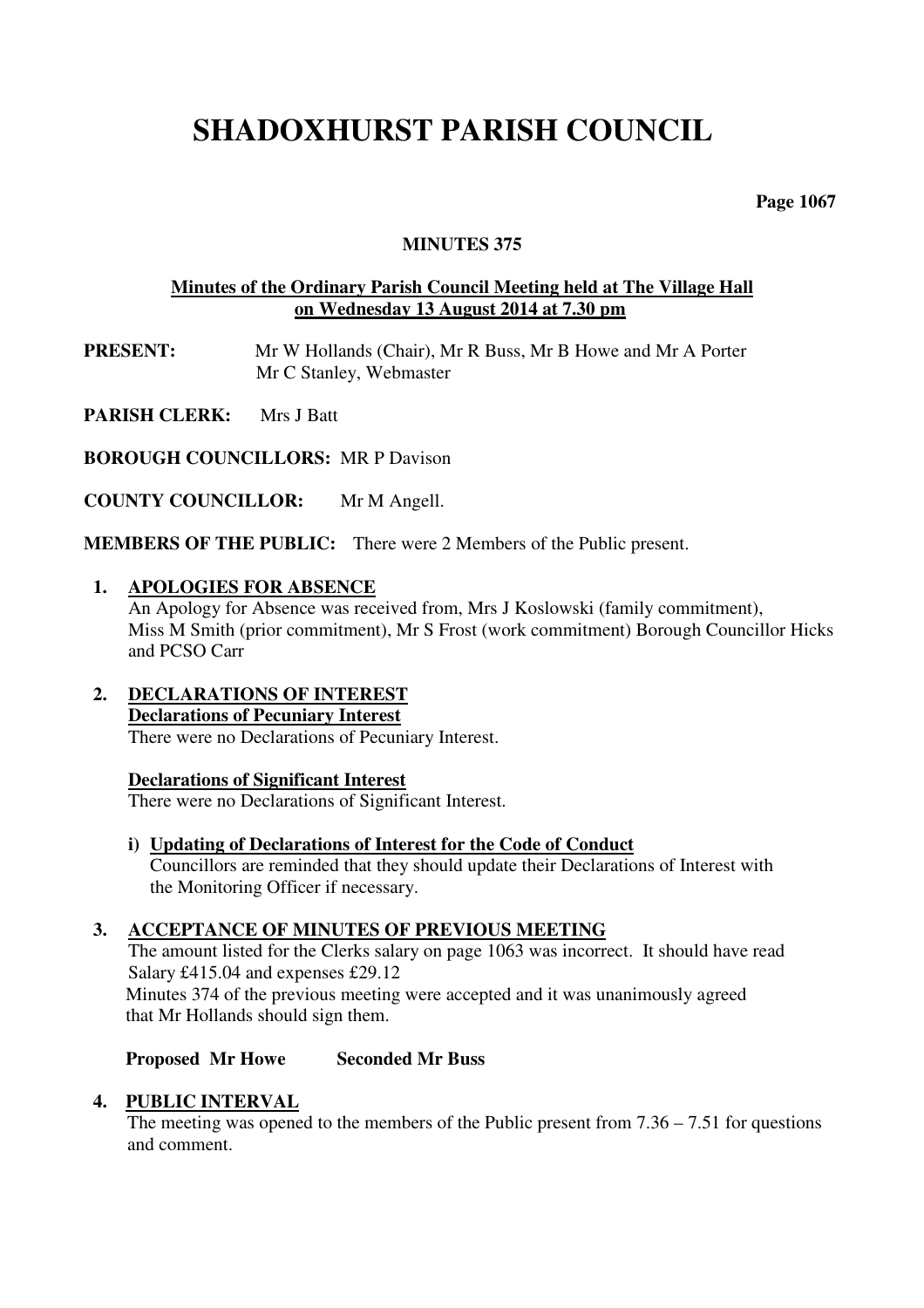**5. MATTERS FOR REPORT ARISING FROM THE PREVIOUS MINUTES**  There were no Matters for Report not covered on the agenda.

#### **6. CHAIRMAN'S REPORT**

The Chairman had nothing to report that was not covered on the agenda.

#### **7. SHADOXHURST WEBSITE**

 Mr Stanley updated councillors on the progress of the website. Councillors will look at the site and decide whether they consider the Parish Plan and the Wish List to still be relevant.

#### **8. VILLAGE HALL, PAVILION, RECREATION FIELD AND VILLAGE GREEN Inspection of Village Hall following Hiring**

Mr Buss in August, Mrs Kozlowski in September and Mr Hollands in October.

#### **Pavilion Roof and Ceiling**

Mr Hollands is in the process of obtaining quotes for repairs to the ceiling.

#### **Field/Car Park/Play Area/Village Sign**

The area around the sign needs weeding again.

#### **Registration of Village Green**

We are still waiting to hear from Kingsfords.

#### **Notice Board**

 The notice board is now in place. Mr Buss will buy some silicone gel to put in the noticeboards to try and stop the condensation.

#### **9. CORRESPONDENCE, FINANCE AND OTHER COUNCIL BUSINESS**

Countryside Voice ABC Stables, arenas and other horse related development SPD Public Consultation Dalcour Maclaren KALC Minutes of meeting held 16.07.14 KCC Kent Minerals and Waste Local Plan 2013-30 Notification of Publication APEK Consulting

#### **EMAIL CORRESPONDENCE**

 ABC re Site Submissions and Chilmington Green Rev Mclachlan re Poonett Farley Charity Kingsnorth Parish Council re Duck Lane ABC re CCTV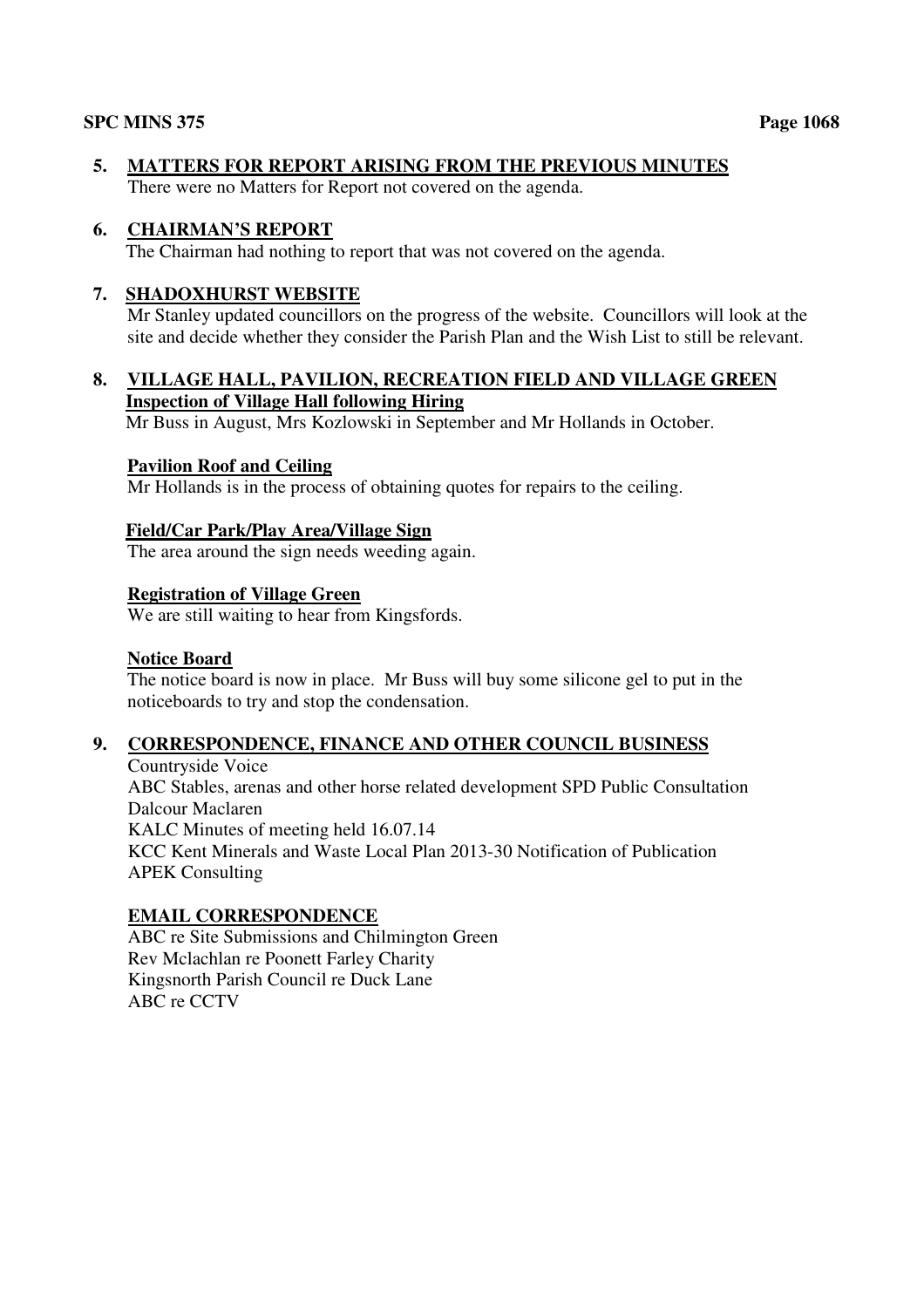#### **Long term Deposit account**

| <b>Opening Balance</b>           |        | 118.76   Balance per Current Account         | 118.76 |
|----------------------------------|--------|----------------------------------------------|--------|
| Add Transfer from Treasurers a/c |        | $485.00$   Plus transfer from Treasurers a/c | 485.00 |
|                                  | 603.76 |                                              | 603.76 |
| Less Transfer to Treasurers a/c  |        | 118.76 Less transfer to Treasurers a/c       |        |
|                                  | 485.00 |                                              |        |

### **Bank Reconciliation – Treasurers Account**

| <b>Opening Balance</b>        |          | 21157.22 Balance per Treasurers Account | 27765.10 |
|-------------------------------|----------|-----------------------------------------|----------|
| <b>Add Receipts</b>           |          | 12259.37 Less uncleared cheques         | 3218.16  |
| Deposits received             | 150.00   |                                         | 24546.94 |
|                               |          | 33566.59 Balance per Current Account    | 485.00   |
| Less Expenses                 | 8754.65  |                                         | 25031.94 |
| Deposits refunded             | 300.00   |                                         |          |
|                               | 24511.94 |                                         |          |
| Add back deposits $370 + 150$ | 520.00   |                                         |          |
|                               | 25031.94 |                                         |          |

#### **Accounts to be paid**

| <b>PAYEE</b>            | <b>DETAILS</b>                  | <b>CHQ</b>     | <b>NET</b> | <b>VAT</b> | <b>GROSS</b> |
|-------------------------|---------------------------------|----------------|------------|------------|--------------|
|                         |                                 | N <sub>O</sub> |            |            |              |
| Cheque cancelled        |                                 | 678            |            |            |              |
| Mrs J Batt              | Salary and Expenses             |                | 415.24     |            |              |
|                         |                                 | 679            | 28.92      |            | 444.16       |
| Cheque cancelled        |                                 | 680            |            |            |              |
| Mr D Harris             | Litter Picking and Village      |                | 50.00      |            |              |
|                         | Hall Cleaning                   | 675            | 180.00     |            | 230.00       |
| Peter Doy               | <b>Erection of Notice Board</b> | 682            | 200.00     |            | 200.00       |
| Commercial              | Grounds Maintenance             | 683            | 829.26     | 165.85     | 995.11       |
| <b>Services Trading</b> |                                 |                |            |            |              |
| Ltd                     |                                 |                |            |            |              |
| Mr R Buss               | Printer Ink                     | 684            | 37.50      | 7.50       | 45.00        |

**Councillors unanimously agreed to pay the above accounts and agreed with the following Direct Debit Payments taken on 17 of each month** 

 **EDF - £268.00 – Village Hall EDF - £16.00 – Pavilion** 

 **Proposed Mr Hollands Seconded Mr Buss** 

#### **Earmarked Funds**

|                                     | <b>Balance 14.05.14</b> |
|-------------------------------------|-------------------------|
| <b>Recreation Facilities</b>        | 2000.00                 |
| Bulb and Tree Planting + Planters   | 150.00                  |
| Recycling Credits Received May 2014 | 1535.86                 |
| <b>TOTAL</b>                        | 3685.86                 |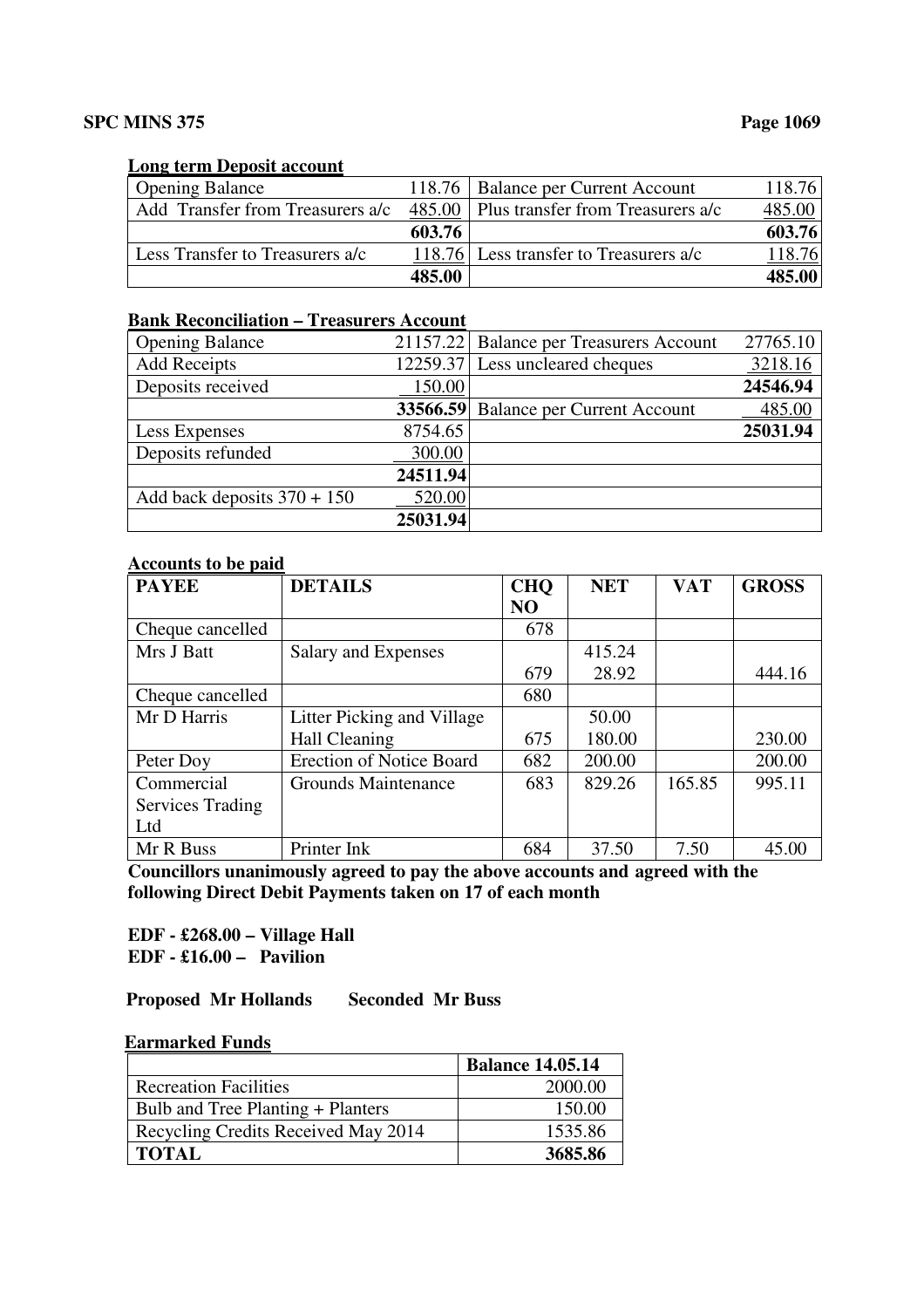#### **Insurance**

Nothing to report.

#### **Newsletter**

Nothing to report.

#### **Risk Assessment**

A Risk Assessment will be undertaken in time for the September meeting.

#### **Formation of a Complaints Committee**

Deferred until we have a full council.

#### **Crime and Disorder**

#### **10. PLANNING**

Please see attached list.

The Enforcement Officer is monitoring the situation in Blindgrooms Lane.

#### **Duck Lane**

The applicant has stopped taking lorries along the lane at night prior to the Enforcement Notice being issued. The application is going before the KCC Planning Committee on 10 September.

#### **Response to call for Site Submissions**

ABC has now come to the end of its scheduled exhibitions and is focusing on starting to undertake individual site assessments that will feed into the Strategic Housing and Employment Land Availability Assessment (SHELAA) anticipated to be reported in the Autumn (late September time).

#### **11. OUTSIDE REPORTS**

**Tree Warden**  Nothing to report.

#### **Borough Councillors Report**

 Councillor Davison reported that he is satisfied that the officers at ABC are doing their best to ensure a satisfactory outcome in relation to the Duck Lane application.

 With regard to the Chilmington Green development, Mr Davison reported that although he has expressed opposition, he attends meetings to try and ensure that the development has as little impact as possible on the surrounding area. He is not satisfied with the response from highways and is pressing for the A28 to be dualled along its length and is concerned about the effect on the traffic on the lanes.

 There has been a upsurge in petty crime in Kingsnorth with problems involving youths using air pistols and catapults.

 Mr Davison continues to monitor the site at Blindgrooms Lane and any applications for gypsy sites in the area.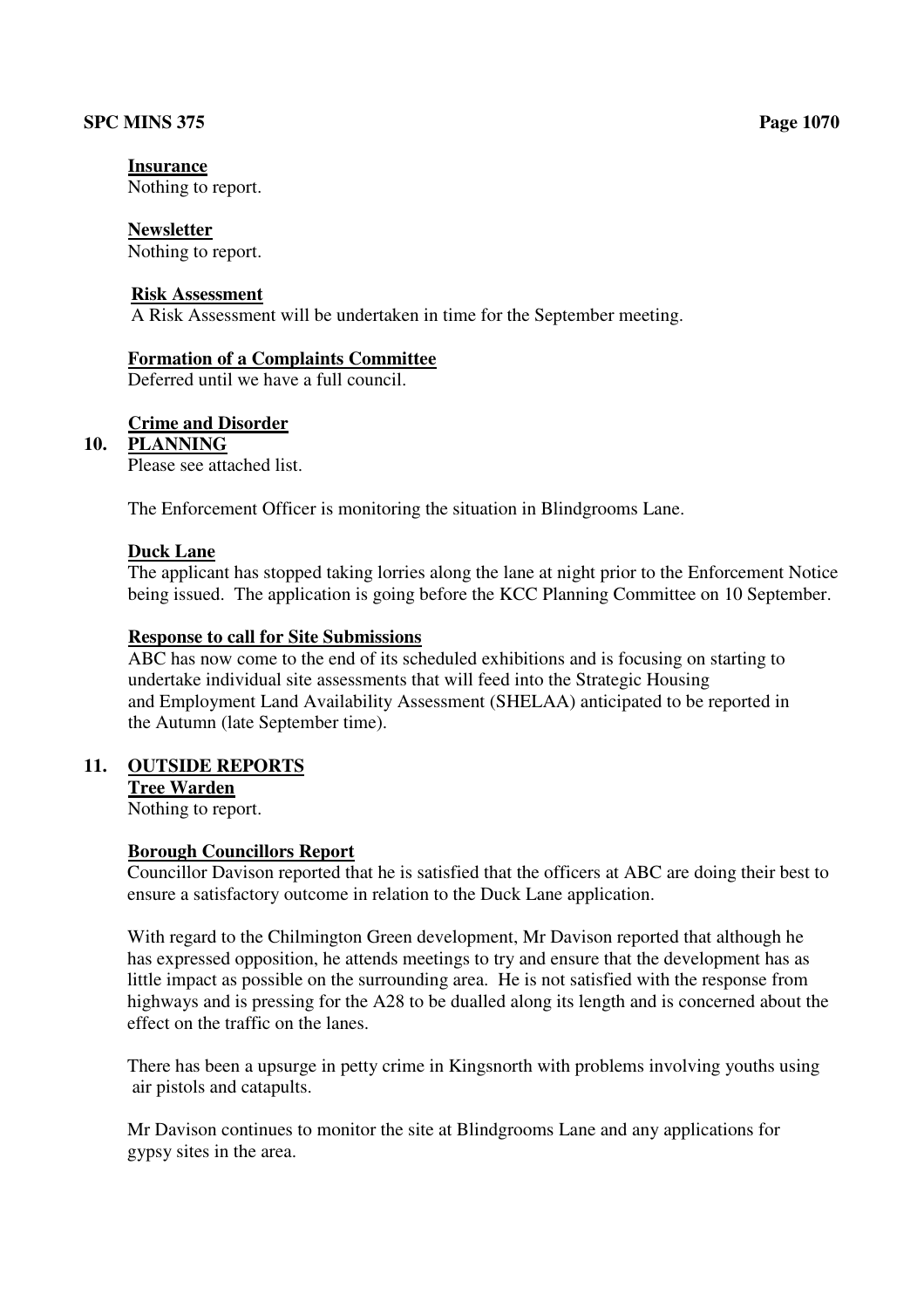The application for the development of the Shadoxhurst Garage site is due to be presented to the Planning Committee next Wednesday.

#### **County Councillors Report**

 Councillor Angell reported that the Glebe Farm application is due to be presented to the Planning Committee on 10 September.

 The KCC Finance Officer has offered to attend Parish Council meetings in Kent to explain the situation regarding finance within KCC. Mr Naylor from ABC suggested the he attends the Parish Forum instead and those councillors present can then report back to their parish councils. Mr Angell stressed that it is very important that councillors understand the financial situation within KCC, which is going to affect us all over the next few years.

#### **Footpaths and Bridleways**

Nothing to report.

**12. VILLAGE RESPONSIBILITIES Matters Arising from the Round Robin** 

There were no Matters Arising.

**Items to be reported to the KHS**

The drains in Lonefield and along Tally Ho Road.

**Update on Chilmington Green** 

Nothing to report.

#### **Complaint regarding the condition of local byways**

 A local resident complained about the condition of the byway between Hornash Lane and Church Lane, which is being ruined by 4 x 4 drivers, many of whom come over from the Continent. Mr Davison has taken this up with KCC and will report back.

#### **13. FORUM FOR EXCHANGE OF INFORMATION BETWEEN COUNCILLORS**

 Concern was expressed at the amount of cars being sold from a property along Woodchurch Road. The situation will be monitored.

#### **THE NEXT MEETING HAS BEEN BROUGHT FORWARD TO 4 SEPTEMBER 2014.**

There being no other business the meeting closed at 9.15 pm.

Signed…………………………………………………… Dated …………………………………

Mr W Hollands, Chairman